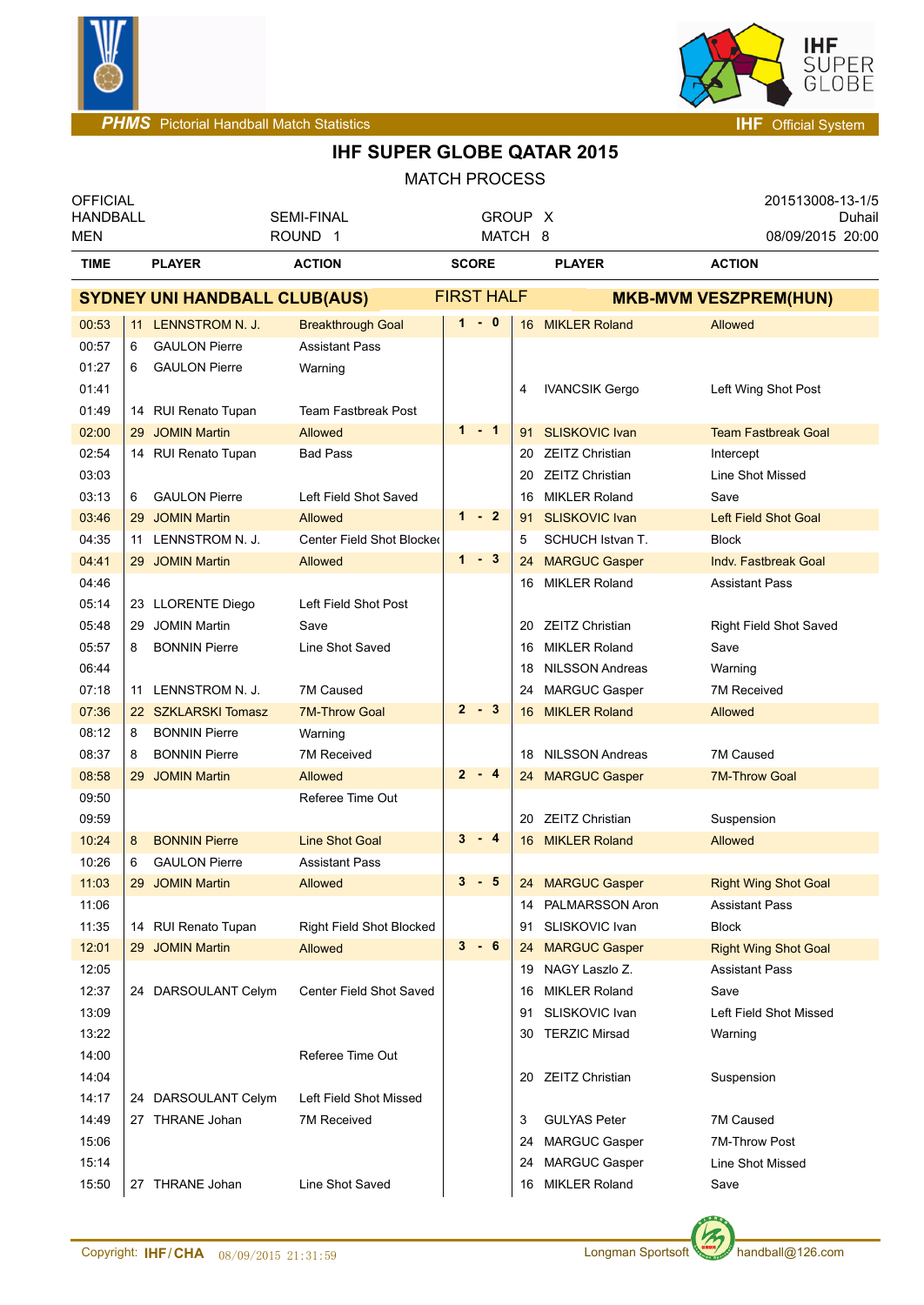



| <b>OFFICIAL</b><br><b>HANDBALL</b><br>MEN |                                      | <b>SEMI-FINAL</b><br>ROUND <sub>1</sub> |                   | GROUP X<br>MATCH 8 |                              | 201513008-13-2/5<br>Duhail<br>08/09/2015 20:00 |  |
|-------------------------------------------|--------------------------------------|-----------------------------------------|-------------------|--------------------|------------------------------|------------------------------------------------|--|
| <b>TIME</b>                               | <b>PLAYER</b>                        | <b>ACTION</b>                           | <b>SCORE</b>      |                    | <b>PLAYER</b>                | <b>ACTION</b>                                  |  |
|                                           | <b>SYDNEY UNI HANDBALL CLUB(AUS)</b> |                                         | <b>FIRST HALF</b> |                    | <b>MKB-MVM VESZPREM(HUN)</b> |                                                |  |
| 16:17                                     |                                      |                                         |                   | 3                  | <b>GULYAS Peter</b>          | <b>Bad Pass</b>                                |  |
| 16:30                                     | 23 LLORENTE Diego                    | <b>Team Fastbreak Goal</b>              | $4 - 6$           | 16                 | <b>MIKLER Roland</b>         | <b>Allowed</b>                                 |  |
| 17:00                                     |                                      | Referee Time Out                        |                   |                    |                              |                                                |  |
| 17:03                                     | 25 TRAVERSO S.                       | Suspension                              |                   |                    |                              |                                                |  |
| 17:20                                     | 29 JOMIN Martin                      | Allowed                                 | $4 - 7$           |                    | 91 SLISKOVIC Ivan            | <b>Breakthrough Goal</b>                       |  |
| 18:23                                     | 23 LLORENTE Diego                    | <b>Offensive Foul</b>                   |                   | 30                 | <b>TERZIC Mirsad</b>         | <b>Foul Caused</b>                             |  |
| 18:32                                     | 29 JOMIN Martin                      | Allowed                                 | $4 - 8$           |                    | 23 UGALDE GARCIA C.          | <b>Indv. Fastbreak Goal</b>                    |  |
| 18:35                                     |                                      |                                         |                   |                    | 14 PALMARSSON Aron           | <b>Assistant Pass</b>                          |  |
| 18:53                                     |                                      | Team Time Out                           |                   |                    |                              |                                                |  |
| 19:18                                     | 23 LLORENTE Diego                    | Left Wing Shot Saved                    |                   | 16                 | <b>MIKLER Roland</b>         | Save                                           |  |
| 19:24                                     |                                      |                                         |                   | 91                 | SLISKOVIC Ivan               | <b>Bad Pass</b>                                |  |
| 20:21                                     | 14 RUI Renato Tupan                  | Intercept                               |                   | 16                 | <b>MIKLER Roland</b>         | <b>Fastbreak Bad Pass</b>                      |  |
| 20:44                                     | 14 RUI Renato Tupan                  | Too Many Steps                          |                   |                    |                              |                                                |  |
| 20:52                                     | 24 DARSOULANT Celym                  | 7M Received                             |                   | 25                 | <b>RODRIGUEZ Jose</b>        | 7M Caused                                      |  |
| 20:55                                     | 24 DARSOULANT Celym                  | Warning                                 |                   |                    |                              |                                                |  |
| 21:04                                     |                                      |                                         |                   | 24                 | MARGUC Gasper                | <b>7M-Throw Post</b>                           |  |
| 22:07                                     | 14 RUI Renato Tupan                  | <b>Right Field Shot Saved</b>           |                   | 16                 | <b>MIKLER Roland</b>         | Save                                           |  |
| 22:11                                     |                                      |                                         |                   | 30                 | <b>TERZIC Mirsad</b>         | Enter The Area                                 |  |
| 22:31                                     | 23 LLORENTE Diego                    | Right Field Shot Saved                  |                   | 16                 | <b>MIKLER Roland</b>         | Save                                           |  |
| 23:00                                     |                                      | Referee Time Out                        |                   |                    |                              |                                                |  |
| 23:04                                     | 23 LLORENTE Diego                    | <b>Foul Caused</b>                      |                   | 4                  | <b>IVANCSIK Gergo</b>        | Offensive Foul                                 |  |
| 23:59                                     | 23 LLORENTE Diego                    | Offensive Foul                          |                   | 91                 | SLISKOVIC Ivan               | Foul Caused                                    |  |
| 24:53                                     |                                      |                                         |                   | 18                 | <b>NILSSON Andreas</b>       | Line Shot Post                                 |  |
| 25:29                                     | 9 CORNELLA Joan                      | Left Wing Shot Saved                    |                   | 16                 | <b>MIKLER Roland</b>         | Save                                           |  |
| 25:33                                     |                                      |                                         |                   | 91                 | SLISKOVIC Ivan               | Warning                                        |  |
| 26:05                                     |                                      |                                         |                   | 3                  | <b>GULYAS Peter</b>          | <b>Enter The Area</b>                          |  |
| 26:25                                     | 23 LLORENTE Diego                    | Offensive Foul                          |                   |                    | 13 ILIC Momir                | Foul Caused                                    |  |
| 26:50                                     | 28 KROCZEK Mateusz                   | Intercept                               |                   |                    | 25 RODRIGUEZ Jose            | <b>Bad Pass</b>                                |  |
| 27:04                                     | 23 LLORENTE Diego                    | <b>Team Fastbreak Goal</b>              | 5<br>- 8          | 16                 | <b>MIKLER Roland</b>         | Allowed                                        |  |
| 27:46                                     | 29 JOMIN Martin                      | Allowed                                 | $5 - 9$           |                    | 13 ILIC Momir                | <b>Center Field Shot Goal</b>                  |  |
| 28:53                                     | 24 DARSOULANT Celym                  | Right Field Shot Blocked                |                   |                    | 13 ILIC Momir                | <b>Block</b>                                   |  |
| 29:38                                     |                                      |                                         |                   |                    | 25 RODRIGUEZ Jose            | Too Many Steps                                 |  |
| 29:57                                     | 11 LENNSTROM N. J.                   | <b>Bad Pass</b>                         |                   |                    |                              |                                                |  |
| 30:00                                     | 29 JOMIN Martin                      | Save                                    |                   |                    | 13 ILIC Momir                | Team Fastbreak Saved                           |  |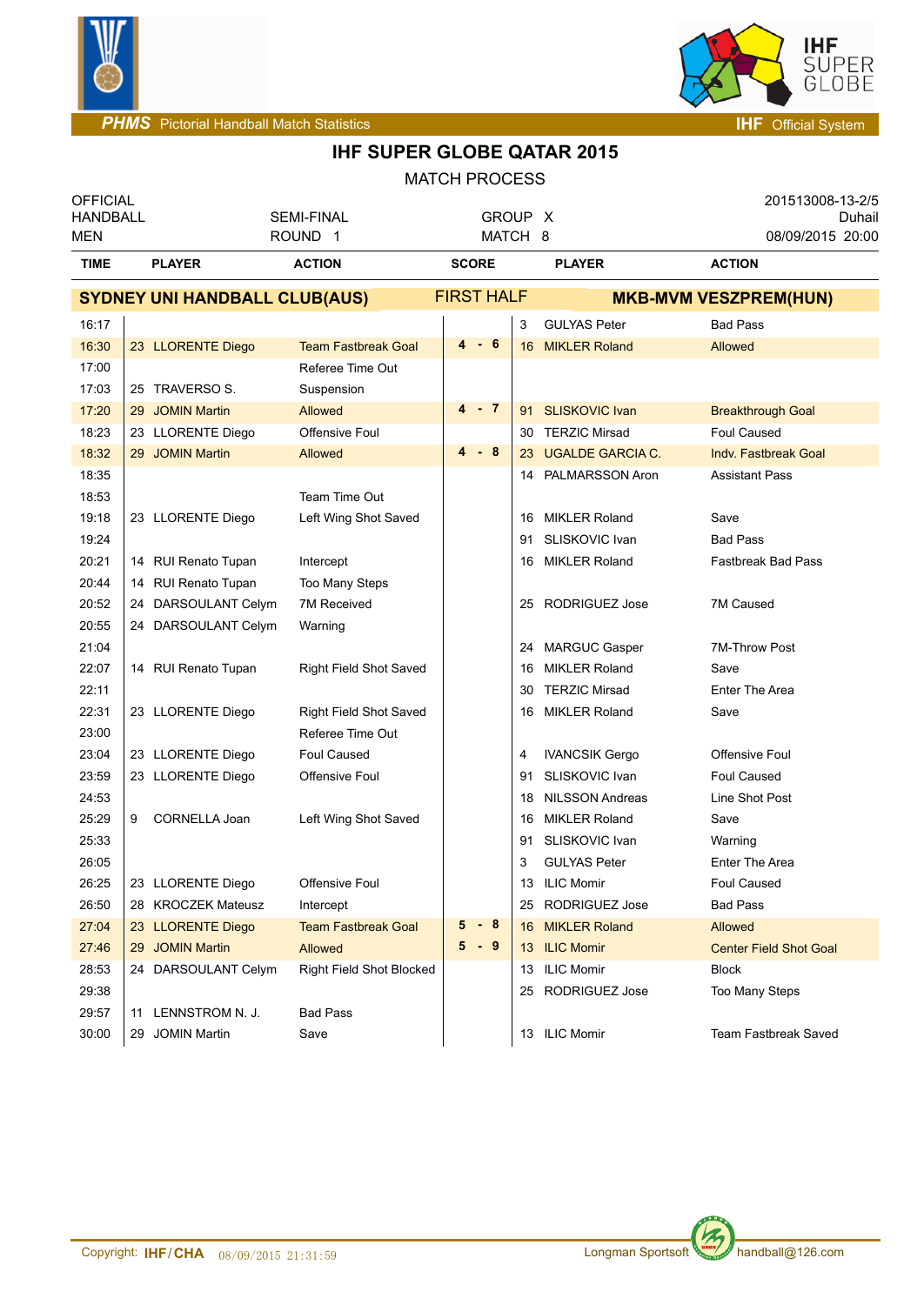



| <b>OFFICIAL</b><br><b>HANDBALL</b> |    |                                      | <b>SEMI-FINAL</b>              |                    | GROUP X                |     |                         | 201513008-13-3/5<br>Duhail    |
|------------------------------------|----|--------------------------------------|--------------------------------|--------------------|------------------------|-----|-------------------------|-------------------------------|
| <b>MEN</b>                         |    |                                      | ROUND <sub>1</sub>             |                    | MATCH 8                |     |                         | 08/09/2015 20:00              |
| <b>TIME</b>                        |    | <b>PLAYER</b>                        | <b>ACTION</b>                  | <b>SCORE</b>       |                        |     | <b>PLAYER</b>           | <b>ACTION</b>                 |
|                                    |    | <b>SYDNEY UNI HANDBALL CLUB(AUS)</b> |                                | <b>SECOND HALF</b> |                        |     |                         | <b>MKB-MVM VESZPREM(HUN)</b>  |
| 00:26                              |    | 24 DARSOULANT Celym                  | Block                          |                    |                        |     | 13 ILIC Momir           | Right Field Shot Blocked      |
| 00:36                              |    | 29 JOMIN Martin                      | Allowed                        |                    | $5 - 10$               |     | 13 ILIC Momir           | <b>Center Field Shot Goal</b> |
| 00:41                              | 8  | <b>BONNIN Pierre</b>                 | Suspension                     |                    |                        |     |                         |                               |
| 00:51                              |    |                                      | Referee Time Out               |                    |                        |     |                         |                               |
| 01:24                              |    | 11 LENNSTROM N. J.                   | <b>Bad Pass</b>                |                    |                        | 3   | <b>GULYAS Peter</b>     | Intercept                     |
| 01:32                              | 29 | <b>JOMIN Martin</b>                  | Save                           |                    |                        | 33  | <b>SULIC Renato</b>     | <b>Team Fastbreak Saved</b>   |
| 02:05                              |    | 14 RUI Renato Tupan                  | <b>Right Field Shot Saved</b>  |                    |                        | 16  | <b>MIKLER Roland</b>    | Save                          |
| 02:14                              |    |                                      |                                |                    |                        | 3   | <b>GULYAS Peter</b>     | <b>Team Fastbreak Post</b>    |
| 02:46                              |    | 14 RUI Renato Tupan                  | <b>Breakthrough Goal</b>       |                    | $6 - 10$               | 16  | <b>MIKLER Roland</b>    | Allowed                       |
| 03:02                              |    |                                      |                                |                    |                        | 3   | <b>GULYAS Peter</b>     | <b>Bad Pass</b>               |
| 03:13                              | 8  | <b>BONNIN Pierre</b>                 | <b>Line Shot Goal</b>          |                    | $7 - 10$               |     | 16 MIKLER Roland        | <b>Allowed</b>                |
| 03:19                              |    | 20 HOLLAND L. Simon                  | <b>Assistant Pass</b>          |                    |                        |     |                         |                               |
| 03:30                              |    | 29 JOMIN Martin                      | Allowed                        |                    | $7 - 11$               | 3   | <b>GULYAS Peter</b>     | <b>Right Wing Shot Goal</b>   |
| 03:33                              |    |                                      |                                |                    |                        | 33  | <b>SULIC Renato</b>     | <b>Assistant Pass</b>         |
| 04:05                              |    | 11 LENNSTROM N. J.                   | <b>Breakthrough Goal</b>       |                    | $8 - 11$               |     | 16 MIKLER Roland        | <b>Allowed</b>                |
| 04:32                              |    | 28 KROCZEK Mateusz                   | <b>Foul Caused</b>             |                    |                        | 23. | <b>UGALDE GARCIA C.</b> | Offensive Foul                |
| 04:37                              | 8  | <b>BONNIN Pierre</b>                 | <b>Line Shot Goal</b>          |                    | $9 - 11$               |     | 16 MIKLER Roland        | <b>Allowed</b>                |
| 04:37                              |    | 20 HOLLAND L. Simon                  | <b>Assistant Pass</b>          |                    |                        |     |                         |                               |
| 04:38                              |    |                                      |                                |                    |                        |     |                         | Team Time Out                 |
| 05:01                              |    |                                      | Referee Time Out               |                    |                        |     |                         |                               |
| 05:00                              | 8  | <b>BONNIN Pierre</b>                 | <b>7M Received</b>             |                    |                        |     | 19 NAGY Laszlo Z.       | 7M Caused                     |
| 05:00                              | 8  | <b>BONNIN Pierre</b>                 | Suspension                     |                    |                        |     |                         |                               |
| 05:00                              |    | 29 JOMIN Martin                      | <b>Allowed</b>                 |                    | $9 - 12$               |     | 13 ILIC Momir           | <b>7M-Throw Goal</b>          |
| 05:54                              |    |                                      | Team Time Out                  |                    |                        |     |                         |                               |
| 06:01                              |    |                                      | Referee Time Out               |                    |                        |     |                         |                               |
| 06:01                              |    | 20 HOLLAND L. Simon                  | <b>Bad Pass</b>                |                    |                        |     | 23 UGALDE GARCIA C.     | Intercept                     |
| 06:33                              |    | 24 DARSOULANT Celym                  | <b>Block</b>                   |                    |                        |     | 19 NAGY Laszlo Z.       | Right Field Shot Blocked      |
| 06:37                              |    | 11 LENNSTROM N. J.                   | <b>7M Received</b>             |                    |                        |     | 24 MARGUC Gasper        | 7M Caused                     |
| 06:42                              | 29 | <b>JOMIN Martin</b>                  | Allowed                        |                    | $9 - 13$               | 13  | <b>ILIC Momir</b>       | <b>7M-Throw Goal</b>          |
| 07:48                              |    | 20 HOLLAND L. Simon                  | <b>Center Field Shot Goal</b>  |                    | $10 - 13$              |     | 16 MIKLER Roland        | Allowed                       |
| 08:00                              | 8  | <b>BONNIN Pierre</b>                 | <b>Foul Caused</b>             |                    |                        |     | 33 SULIC Renato         | Offensive Foul                |
| 08:52                              |    | 14 RUI Renato Tupan                  | <b>Right Field Shot Missed</b> |                    |                        |     |                         |                               |
| 09:03                              |    | 29 JOMIN Martin                      | Allowed                        |                    | $10 - 14$              |     | 23 UGALDE GARCIA C.     | <b>Team Fastbreak Goal</b>    |
| 09:37                              |    |                                      | Referee Time Out               |                    |                        |     |                         |                               |
| 09:20                              |    | 14 RUI Renato Tupan                  | 7M Caused                      |                    |                        | 5   | SCHUCH Istvan T.        | <b>7M Received</b>            |
| 09:20                              |    |                                      |                                |                    |                        | 5   | SCHUCH Istvan T.        | Suspension                    |
| 09:20                              |    | 22 SZKLARSKI Tomasz                  | <b>7M-Throw Goal</b>           |                    | $11 - 14$              | 16  | <b>MIKLER Roland</b>    | Allowed                       |
| 09:51                              | 29 | <b>JOMIN Martin</b>                  | Allowed                        |                    | $11 - 15$              |     | 19 NAGY Laszlo Z.       | <b>Breakthrough Goal</b>      |
| 10:12                              |    | 28 KROCZEK Mateusz                   | <b>Right Wing Shot Goal</b>    |                    | $12 - 15$              |     | 16 MIKLER Roland        | Allowed                       |
| 10:46                              | 29 | <b>JOMIN Martin</b>                  | Allowed                        |                    | $12 - 16$<br>$13 - 16$ |     | 13 ILIC Momir           | <b>Breakthrough Goal</b>      |
| 11:10                              |    | 23 LLORENTE Diego                    | Left Wing Shot Goal            |                    |                        |     | 16 MIKLER Roland        | Allowed                       |

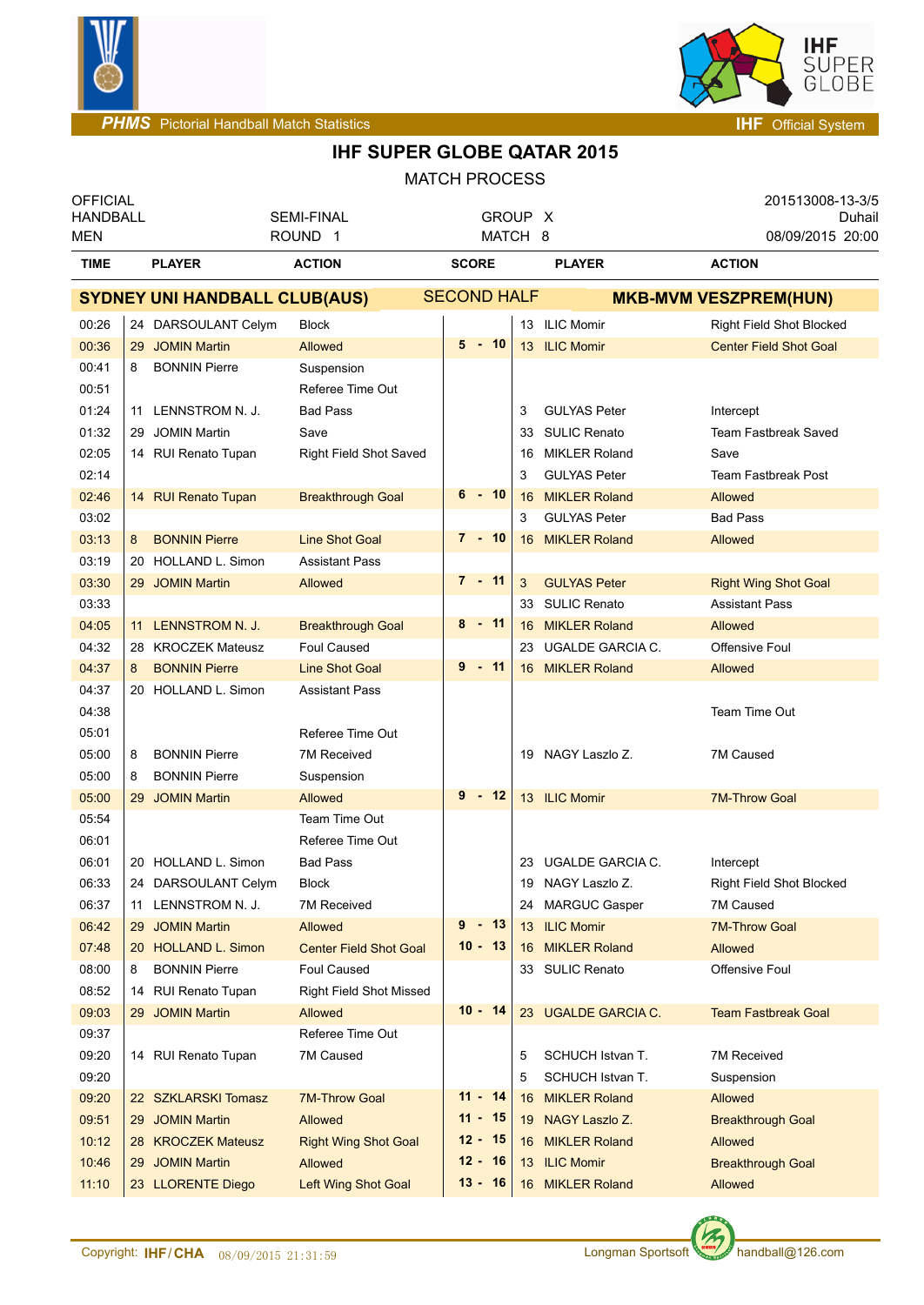



| <b>OFFICIAL</b><br><b>HANDBALL</b><br>MEN |                                      | <b>SEMI-FINAL</b><br>ROUND <sub>1</sub> |                    |    | GROUP X<br>MATCH 8   | 201513008-13-4/5<br>Duhail<br>08/09/2015 20:00 |
|-------------------------------------------|--------------------------------------|-----------------------------------------|--------------------|----|----------------------|------------------------------------------------|
| <b>TIME</b>                               | <b>PLAYER</b>                        | <b>ACTION</b>                           | <b>SCORE</b>       |    | <b>PLAYER</b>        | <b>ACTION</b>                                  |
|                                           | <b>SYDNEY UNI HANDBALL CLUB(AUS)</b> |                                         | <b>SECOND HALF</b> |    |                      | <b>MKB-MVM VESZPREM(HUN)</b>                   |
| 11:15                                     | 20 HOLLAND L. Simon                  | <b>Assistant Pass</b>                   |                    |    |                      |                                                |
| 11:39                                     |                                      |                                         |                    |    | 25 RODRIGUEZ Jose    | <b>Bad Receive</b>                             |
| 11:52                                     | 20 HOLLAND L. Simon                  | <b>Team Fastbreak Goal</b>              | $14 - 16$          |    | 16 MIKLER Roland     | <b>Allowed</b>                                 |
| 12:02                                     | 29 JOMIN Martin                      | Allowed                                 | $14 - 17$          |    | 13 ILIC Momir        | <b>Left Field Shot Goal</b>                    |
| 12:10                                     |                                      | Referee Time Out                        |                    |    |                      |                                                |
| 12:48                                     | 20 HOLLAND L. Simon                  | <b>Center Field Shot Missed</b>         |                    |    |                      |                                                |
| 13:03                                     | 29 JOMIN Martin                      | <b>Allowed</b>                          | $14 - 18$          |    | 24 MARGUC Gasper     | <b>Team Fastbreak Goal</b>                     |
| 13:40                                     | 23 LLORENTE Diego                    | Left Wing Shot Missed                   |                    |    |                      |                                                |
| 14:02                                     | 29 JOMIN Martin                      | Save                                    |                    |    | 19 NAGY Laszlo Z.    | Center Field Shot Saved                        |
| 14:12                                     | 23 LLORENTE Diego                    | Indy. Fastbreak Saved                   |                    |    | 16 MIKLER Roland     | Save                                           |
| 14:17                                     |                                      | Referee Time Out                        |                    |    |                      |                                                |
| 14:17                                     | 29 JOMIN Martin                      | Allowed                                 | $14 - 19$          |    | 33 SULIC Renato      | <b>Line Shot Goal</b>                          |
| 14:17                                     | <b>BONNIN Pierre</b><br>8            | Suspension                              |                    |    |                      |                                                |
| 14:46                                     | 14 RUI Renato Tupan                  | Right Field Shot Blocked                |                    |    | 19 NAGY Laszlo Z.    | <b>Block</b>                                   |
| 15:03                                     |                                      | Referee Time Out                        |                    |    |                      |                                                |
| 15:03                                     | 11 LENNSTROM N. J.                   | 7M Caused                               |                    |    | 33 SULIC Renato      | 7M Received                                    |
| 15:03                                     |                                      |                                         |                    |    | 33 SULIC Renato      | Suspension                                     |
| 15:05                                     | 22 SZKLARSKI Tomasz                  | <b>7M-Throw Goal</b>                    | $15 - 19$          |    | 16 MIKLER Roland     | <b>Allowed</b>                                 |
| 15:36                                     | 29 JOMIN Martin                      | <b>Allowed</b>                          | $15 - 20$          |    | 13 ILIC Momir        | <b>Center Field Shot Goal</b>                  |
| 16:16                                     | 11 LENNSTROM N. J.                   | <b>Center Field Shot Goal</b>           | $16 - 20$          |    | 16 MIKLER Roland     | <b>Allowed</b>                                 |
| 17:00                                     | 29 JOMIN Martin                      | Allowed                                 | $16 - 21$          |    | 18 NILSSON Andreas   | <b>Line Shot Goal</b>                          |
| 17:01                                     |                                      | Referee Time Out                        |                    |    |                      |                                                |
| 17:01                                     |                                      |                                         |                    |    | 91 SLISKOVIC Ivan    | Assistant Pass                                 |
| 17:54                                     | 11 LENNSTROM N. J.                   | <b>Free Throw Goal</b>                  | $17 - 21$          |    | 16 MIKLER Roland     | Allowed                                        |
| 18:21                                     |                                      | Referee Time Out                        |                    |    |                      |                                                |
| 18:39                                     | 29 JOMIN Martin                      | Allowed                                 | $17 - 22$          |    | 91 SLISKOVIC Ivan    | <b>Center Field Shot Goal</b>                  |
| 19:19                                     | 11 LENNSTROM N. J.                   | Center Field Shot Missed                |                    |    |                      |                                                |
| 19:26                                     |                                      | Referee Time Out                        |                    |    |                      |                                                |
| 19:29                                     | 24 DARSOULANT Celym                  | Suspension                              |                    |    |                      |                                                |
| 19:50                                     | 29 JOMIN Martin                      | Allowed                                 | $17 - 23$          |    | 18 NILSSON Andreas   | <b>Line Shot Goal</b>                          |
| 19:54                                     |                                      |                                         |                    |    | 14 PALMARSSON Aron   | <b>Assistant Pass</b>                          |
| 20:23                                     |                                      | Team Time Out                           |                    |    |                      |                                                |
| 20:41                                     | 26 LASKAWY Johannes                  | Double Dribble                          |                    |    |                      |                                                |
| 20:57                                     | 29 JOMIN Martin                      | Allowed                                 | $17 - 24$          |    | 91 SLISKOVIC Ivan    | <b>Left Field Shot Goal</b>                    |
| 21:21                                     | 11 LENNSTROM N. J.                   | <b>Bad Receive</b>                      |                    |    | 23 UGALDE GARCIA C.  | Steal                                          |
| 21:32                                     | 29 JOMIN Martin                      | Save                                    |                    | 5  | SCHUCH Istvan T.     | <b>Team Fastbreak Saved</b>                    |
| 22:13                                     | 20 HOLLAND L. Simon                  | Left Field Shot Saved                   |                    | 16 | <b>MIKLER Roland</b> | Save                                           |
| 22:28                                     |                                      |                                         |                    |    | 24 MARGUC Gasper     | <b>Fastbreak Bad Receive</b>                   |
| 22:59                                     | 26 LASKAWY Johannes                  | <b>Bad Pass</b>                         |                    |    |                      |                                                |
| 23:14                                     | 29 JOMIN Martin                      | Allowed                                 | $17 - 25$          |    | 91 SLISKOVIC Ivan    | <b>Breakthrough Goal</b>                       |
| 24:09                                     | 11 LENNSTROM N. J.                   | Line Shot Post                          |                    |    |                      |                                                |